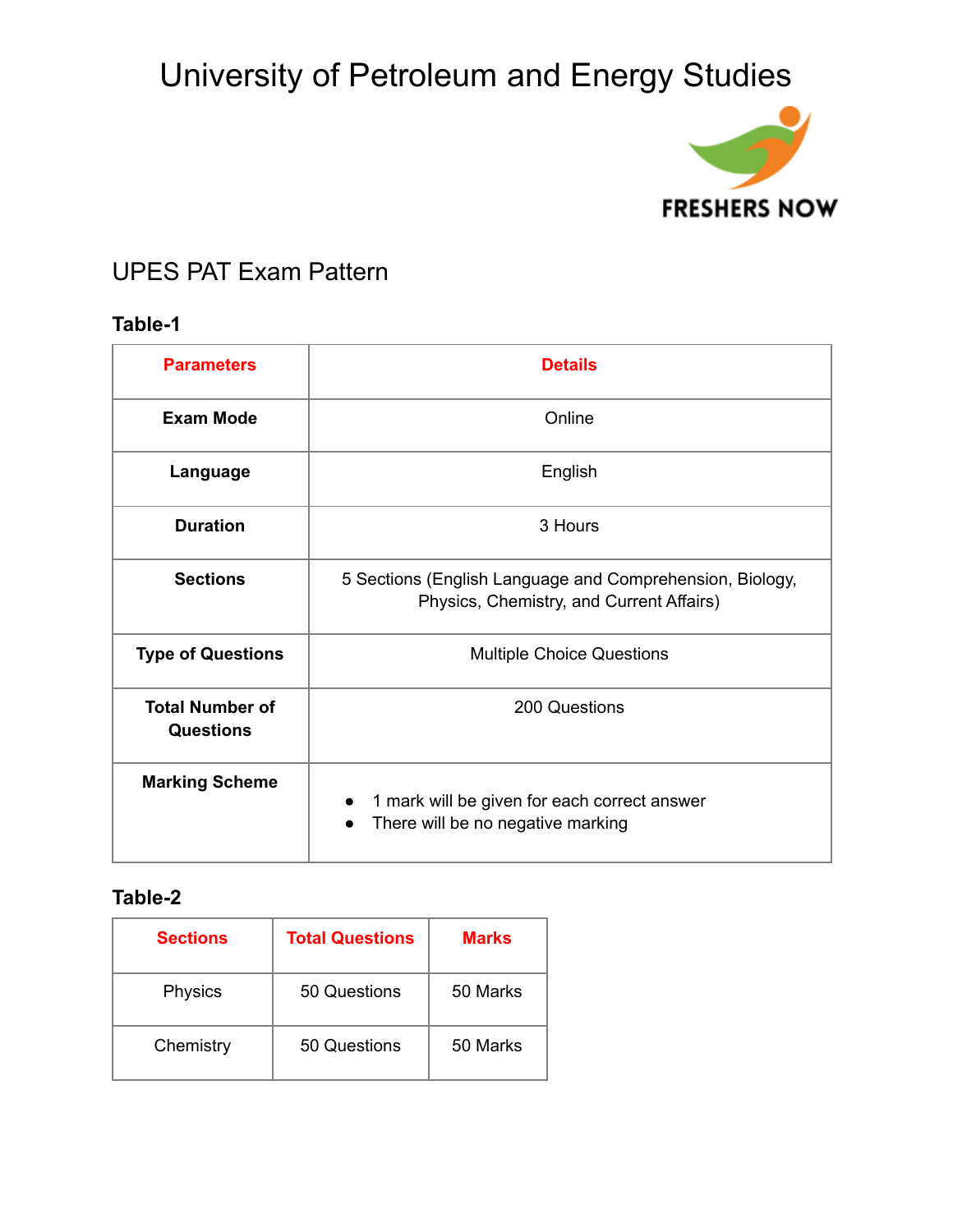

| Total                  | <b>200 Questions</b> | 200 Marks |
|------------------------|----------------------|-----------|
| <b>Current affairs</b> | 20 Questions         | 20 Marks  |
| English language       | 30 Questions         | 30 Marks  |
| <b>Biology</b>         | 50 Questions         | 50 Marks  |

### UPES PAT Syllabus

#### **Biology**

- Photosynthesis
- Carbon Cycle
- Nitrogen Cycle
- Difference Between Mitosis And Meiosis
- Flora And Fauna
- Human Digestive System
- Human Heart
- Sense Organs
- Cells
- Human Brain
- Blood and its Components
- Soil Profile
- Transpiration
- Gymnosperms
- Saprophytes
- Ecology
- Evolution
- Plant Cell
- Animal Cell
- Biomolecules

#### **Chemistry**

- Matter and its state
- Atomic Structure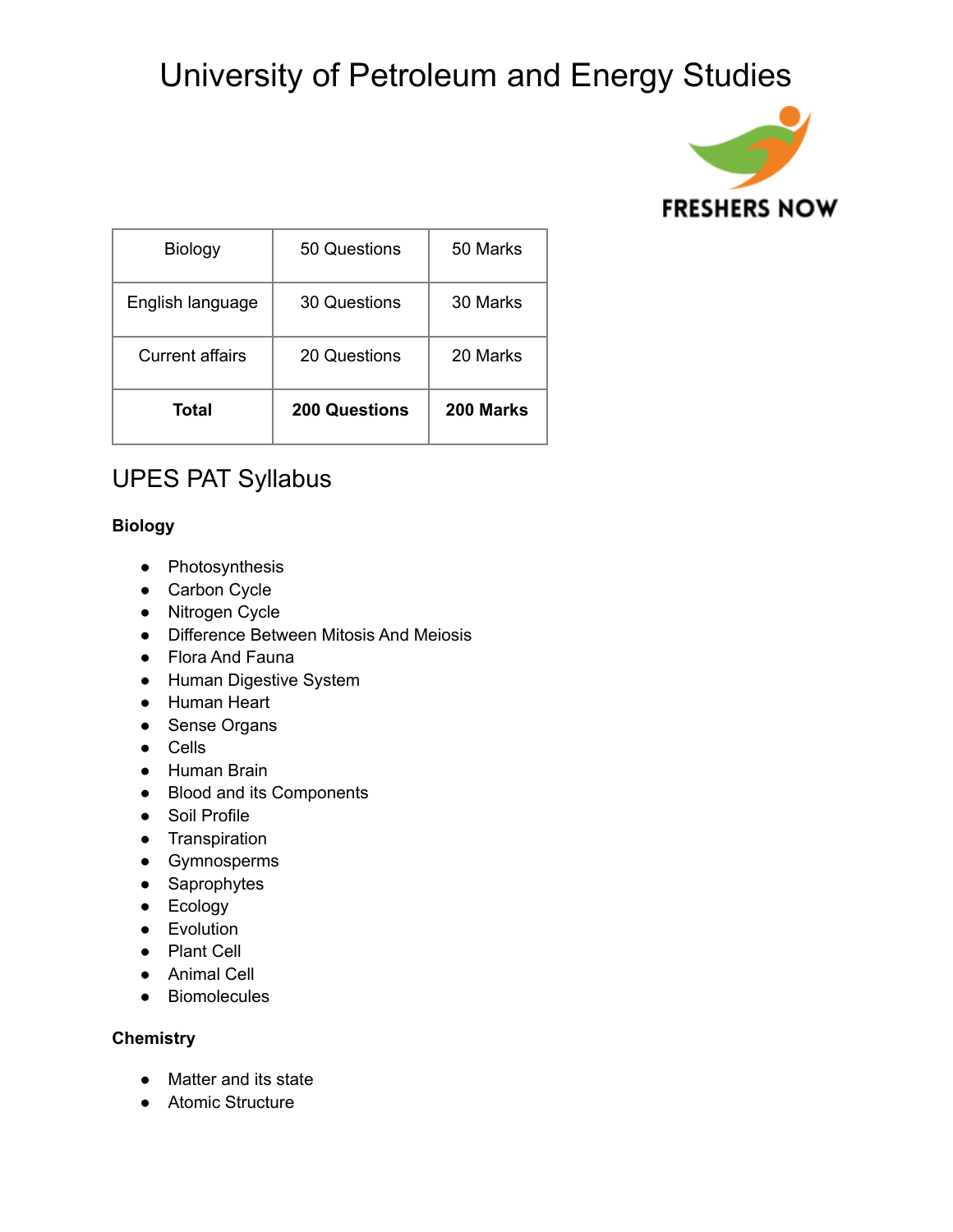

- Chemical Bonding
- Periodic Classification of Element.
- Oxidation and Reduction
- Acids, Base, and Salts
- Behavior of Gases
- Electrolysis
- Carbon and its Compound
- Fuels
- Metallurgy
- Metals and Non-metals
- Chemical Reactions
- Radioactivity
- Electrochemistry
- Catalyst
- Hydrocarbons
- List of important Drugs and Chemicals
- Fertilizers
- Concepts of pH scale.

#### **English Language Comprehension**

- Reading Comprehension
- Prepositions
- Homophones/Homonyms
- Sentence Correction Questions
- Sentence Rearrangement & Para jumbles
- Idioms And Phrases
- Subject-Verb Agreement
- Modals
- Reported Speech
- Active And Passive Voice
- Conjunctions
- Clauses
- One Word Substitutions
- Omission
- How to Write Articles
- Confusing Words
- Adjectives
- Synonyms and Antonyms